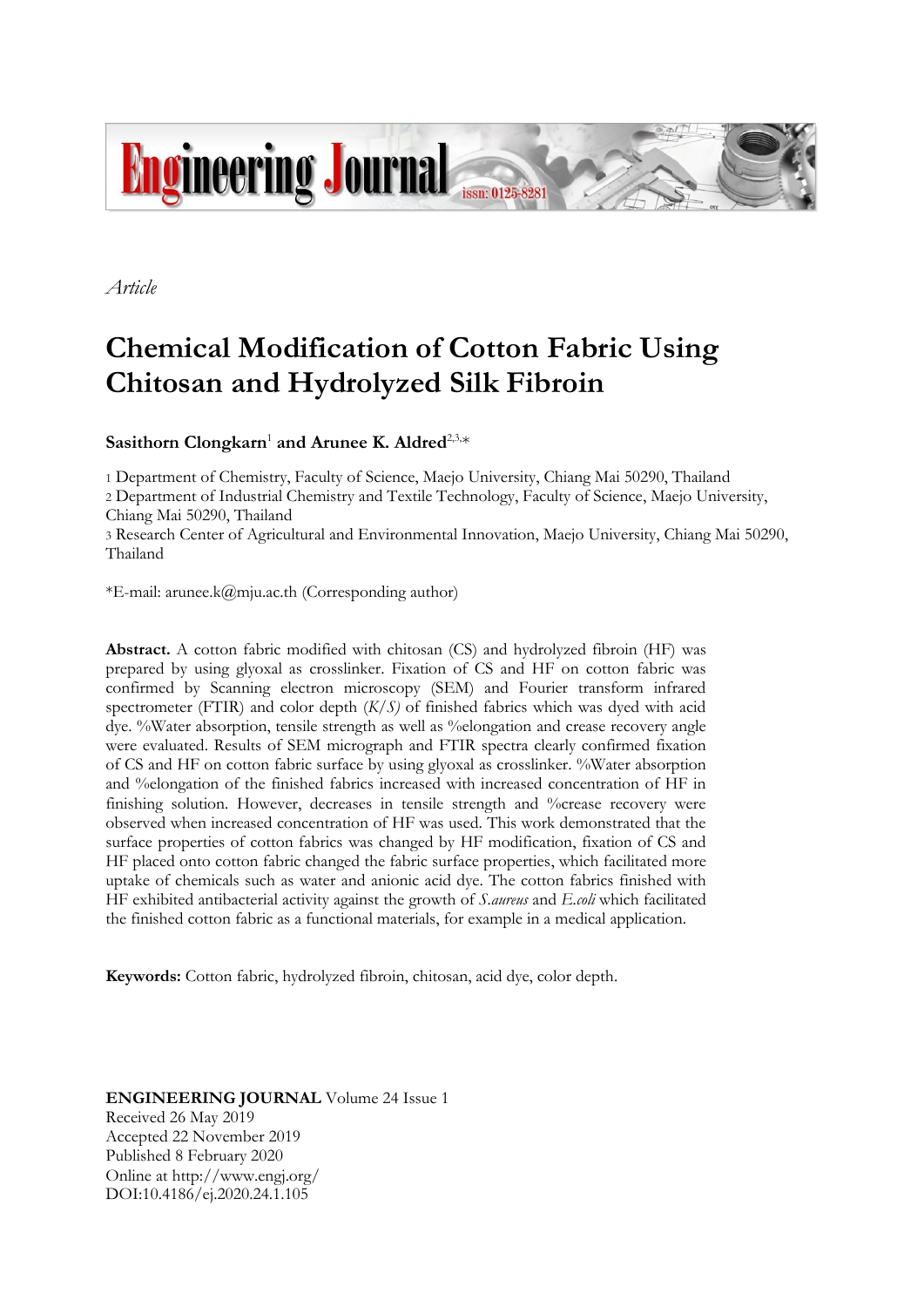# **1. Introduction**

Chemical modification has been in research attention as it can change the materials properties such as change in solvent stability [1] and antioxidant activity [2-3]. Cellulose has been modified by different oxidation and reduction reactions to enhance chemical process to enhance physical and mechanical properties of cellulose fibers and their sheets [4]. Low–pressure plasma process has been performed to improve deposition process on chemical physical activated cellulose fabric surfaces by pre-treated with  $O_2$  plasma followed by acrylic acid. Being plasma treatment, acrylic acid as monomer reacted on cotton fabric surface and resulted in hydrophobic property of the fabric sample [5].

Cotton is a cellulosic fiber producing in the nature by a plant of genus *Gossypium*. It is highly used among textile fibers because of its sustainability, high availability, good mechanical properties and wear comfort [6]. However, cotton fiber is flat, hash and convoluted, it may cause irritation to wearers who have sensitive skin. To reduce the irritation by smoothen surface of cotton fabric; the cotton fabric surface was, thus modified by silk fibroin and CS, in this investigation. Surface modification techniques are attracted attention of many researchers as it is a tool to accomplish desired and improved properties such as wetting, adhesion, printing/dyeing ability and biocompatibility of material surface by introducing a variety of specific functional groups. Many innovative materials have been received from the techniques and used in the wide range of applications; those are biomedical materials, enzyme reactors, textiles and food industry [7]. Being modified by silk fibroin, cotton gains advantages, relating to improvement of reactivity and imparts various functions. Silk fibroin contains many types of amino acid; it is composed of hydroxyl, carbonyl and amino groups [8]. It provides luminosity, adaptation to skin, thermo-insulating and biodegradation, and used for many applications including enzyme immobilization, food, cosmetics, biomedical materials [9], composites [10–11], delivery of bioactive compound [12–13], tissue engineering [14–15] and functional fabric[16]. CS and fibroin molecules containing amino groups confer anti-bacterial activity, ecological safety and excellent biocompatibility [10, 17– 18]. HF is of interest in this work to complex with CS, since high number of amino groups in HF facilitates more functional properties on the cotton surfaces. CS and HF are susceptible to be positive charge in acidic condition, they are used to modify cotton fabric surface in this work to alter properties of cotton fabrics. CS mixed with HF was used as modifying/finishing agents for cotton fabric using a crosslinker; glyoxal. Fixation of CS and HF was proved by FTIR and SEM. Changes in cotton fabric properties were assessed by dyeing with acid dye, %water absorption, specific tensile strength, %elongation and % crease recovery.

# **2. Materials and Methods**

# **2.1. Materials**

Chitosan (CS) of 99% DD supplied by Seafresh Chitosan of (Chompon, Thailand) was dissolved in 1  $\%v/v$  acetic acid (Merck) to receive 1.5  $\%v/v$  CS solution.

Gum-free fibroin was received by degumming of silk wastes (supplied from Jul Mai Thai Co.,Ltd. (Phetchaboon, Thailand)) in  $0.2 \frac{\omega}{\text{w}}$  Na<sub>2</sub>CO<sub>3</sub> (Fisher Scientific) at 60 °C for 30 min and rinsed with 250 mL of distilled hot water, rinsing procedure was repeated ten times to remove remaining sericin. After drying, 2.5 g of fibroin was added into 1 M NaOH (Ajax Fine Chem), the mixture was stirred at room temperature for 24 h, solution of hydrolyzed fibroin (HF) was subsequently received. 50% acetic acid (Merck) was added to neutralize HF solution. A volume of 250 mL solution was made up with distilled water. HF solution of  $1\%$  w/v was obtained for further investigation.

Volumes of 20, 40, 60, 80 and 100 mL of HF solution was added into 100 mL of 1.5  $\%$ w/v of CS solution. The mixed solution was stirred for 30 min, after that 100 mL of  $0.025$  % w/v glyoxal (Acros Organics) was added, the mixed solution was stirred for 1 h at room temperature.

# **2.2. Finishing of Cotton Fabrics with Chitosan Combined with Hydrolyzed Fibroin**

Five recipes of finishing solution of cotton fabrics were prepared. Finishing solution of 250 mL of each recipe contained 2  $\frac{\partial}{\partial y}$  glyoxal, 2  $\frac{\partial}{\partial y}$  CS, 0.48 %w/v magnesium chloride hexahydrate (Ajax Fine Chem), 0.24 %w/v acetic acid and 100 mL of solution of CS combined with silk fibroin of various volumes (20, 40, 60, 80 and 100 ml). Bleached 100% cotton fabrics (30x40 cm, 310 g/m<sup>2</sup> ) were padded through finishing solution of each recipe using a laboratory padder (Union LST, MU504A), the padded fabrics were dried in a laboratory dryer (Union LST, MD) at 105 °C for 2 min and subsequently cured at 105  $^{\circ}$ C for another 2 min. The labels G, was marked for the sample finished with sole glyoxal. The labels G\_CF 0.08, G\_CF 0.16, G\_CF 0.24, G\_CF 0.32 and G\_CF 0.40 were marked for the samples finished with glyoxal plus CS mixed with 20, 40, 60, 80 and 100 mL HF solution, associated to 0.08 to 0.40  $\%$ w/v, respectively. For labels G HF and G CS, they were marked for samples finished with glyoxal plus 100 mL HF solution and glyoxal plus 100 mL CS solution, respectively. The finished fabrics were rinsed with distilled water at 60  $^{\circ}$ C for 30 min and air-dried to remove un-reacted finishing agents, prior to further analyses and testing.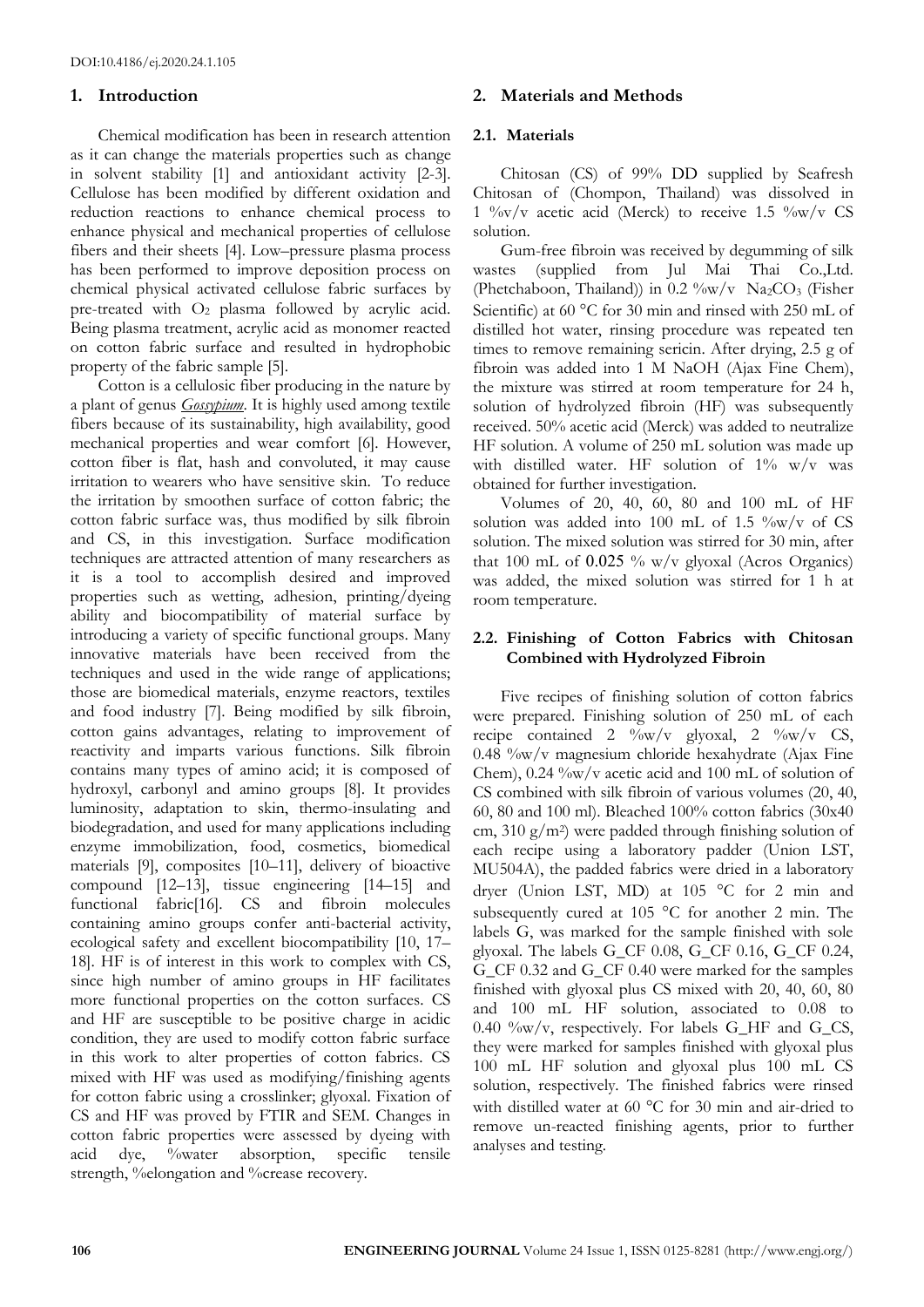#### **2.3. Analyses of Finished Cotton Fabrics**

Functional groups in finished cotton and unfinished cotton fabrics were analyzed by Fourier transform infrared spectrometer. Samples were cut into small pieces and mixed with KBr powder, then press into pellet. The pellets of samples were analyzed using Fourier transform infrared spectrometer (Perkin Elmer, Spectrum RXI) over 400–4000 cm-1 with 8 solution of 64 scan numbers. Morphology of the fabrics were examined under an electron microscope (JEOL, 5410LV) at a working potential of 5 kV. Dyeing to proof fixation of finishing agents on fabric cotton surface was conducted as follows: washed fabrics were cut into 10 x 10 cm size, and dyed with 0.05% acid dye (Telon Red 51) at 60  $^{\circ}$ C at a liquor ratio of 1:20 for 40 min with addition of acetic acid. The dyed fabrics were rinsed and dried in air. %Reflectance of dyed–finished cotton and dyed–unfinished cotton fabrics was determined using a reflectance spectrophotometer (MiniScan XE PLUS) over the range of 400–700 nm. Color strength of dyed fabrics were further calculated using Kubelka-Munk equation.

#### **2.4. Testing of Finished Cotton Fabrics**

%Water absorption of rinsed fabrics was measured to observe change in hydrophilicity property of cotton fabrics. The finished cotton and unfinished cotton fabrics of 4 x 4 cm were weighed and immersed into distilled water. After 4 hr, the fabrics were removed from the water and excessive water was wiped off, the fabrics were then weighed, 3 replicates of sample were used. %Water absorption of the cotton fabrics was calculated by

$$
% Water absorption = \frac{Wt. of wet fabric - Wt. of oven dried fabric}{Wt. of oven dried fabric} x 100
$$

Tensile strength and %elongation at break of threads in warp direction from finished cotton and unfinished cotton fabrics were tested on tensile testing machine (Lloyed Testing machines) with a 50 mm gauge length at a 50 mm/min rate of extension. Specific tensile strength of the threads was calculated by breaking force/linear density, 3 replicates of sample were used. Crease recovery angles of the fabrics were evaluated according to AATCC 128 (James H. Heal & Co., Ltd.). Briefly, the fabric was cut into 4 x 1.5 cm in size, and folded in half (portrait orientation). After that, a weight of 500 g was put on the folded specimen for 5 min, after that the 500 g weight was removed and the recovery angle of the folded end was read at 5 min recovery. Antimicrobial activity of cotton finished fabrics was assessed using disc diffusion assay for *Staphylococcus aureus* (gram positive) and *Escherichia coli* (gram negative). The sterilized fabrics were placed on the cultured bacteria growth in agar plate and incubated for 24 hr at 37 °C. Antibacterial activity was assessed by measuring diameter of clear zone.

# **3. Results and Discussion**

#### **3.1. %Wet Pick Up of Finished Fabric**

%Wet pick up of finished fabrics was shown in Fig. 1, fabric finished with glyoxal plus HF (G\_HF) shows higher value of %wet pick up (73.85%) than that of fabric finished with glyoxal plus CS (G\_CS) (68.45%). While the value of fabric finished with the sole glyoxal is lowest as 64.03% and fabrics finished with glyoxal plus CS and HF (G\_CF 0.08 to G\_CF 0.40) show tendency of increased %wet pick up at increasing concentration of HF. This associates with an increase in concentration of HF in the finishing solution, increasing the hydrophilic amino and carboxylic groups in the complex, and thus resulting in a higher affinity of hydrophilic groups to cotton fabric surfaces.



Fig. 1. % Wet pick up of samples finished with glyoxal and CS mixed with various concentration of HF.

#### **3.2. Proof of Modification of Cotton Fabric Surface**

FTIR spectra in the range of 400–4000 cm-1 of unfinished cotton fabric and finishing agents including HF, CS and glyoxal were present in Fig. 2. FTIR spectrum of unfinished cotton fabric (Fig. 2(a)) shows O-H stretching, C-H stretching, H-O-H bending and C-O stretching at 3800–3000, 2850–2950, 1652 and 1050 cm-1 , respectively, while the spectrum of HF (Fig. 2(b)) shows absorption bands of C=O stretching at 1657 cm-1 and 1644 cm-1 , also N-H bending at 1441 cm-1 . For the spectrum of CS (Fig. 2(c)), absorption band at 1657 cm-1 corresponding to C=O stretching are present. The band at 1638 cm-1 associated with C=O stretching of glyoxal is shown in Fig. 2(d).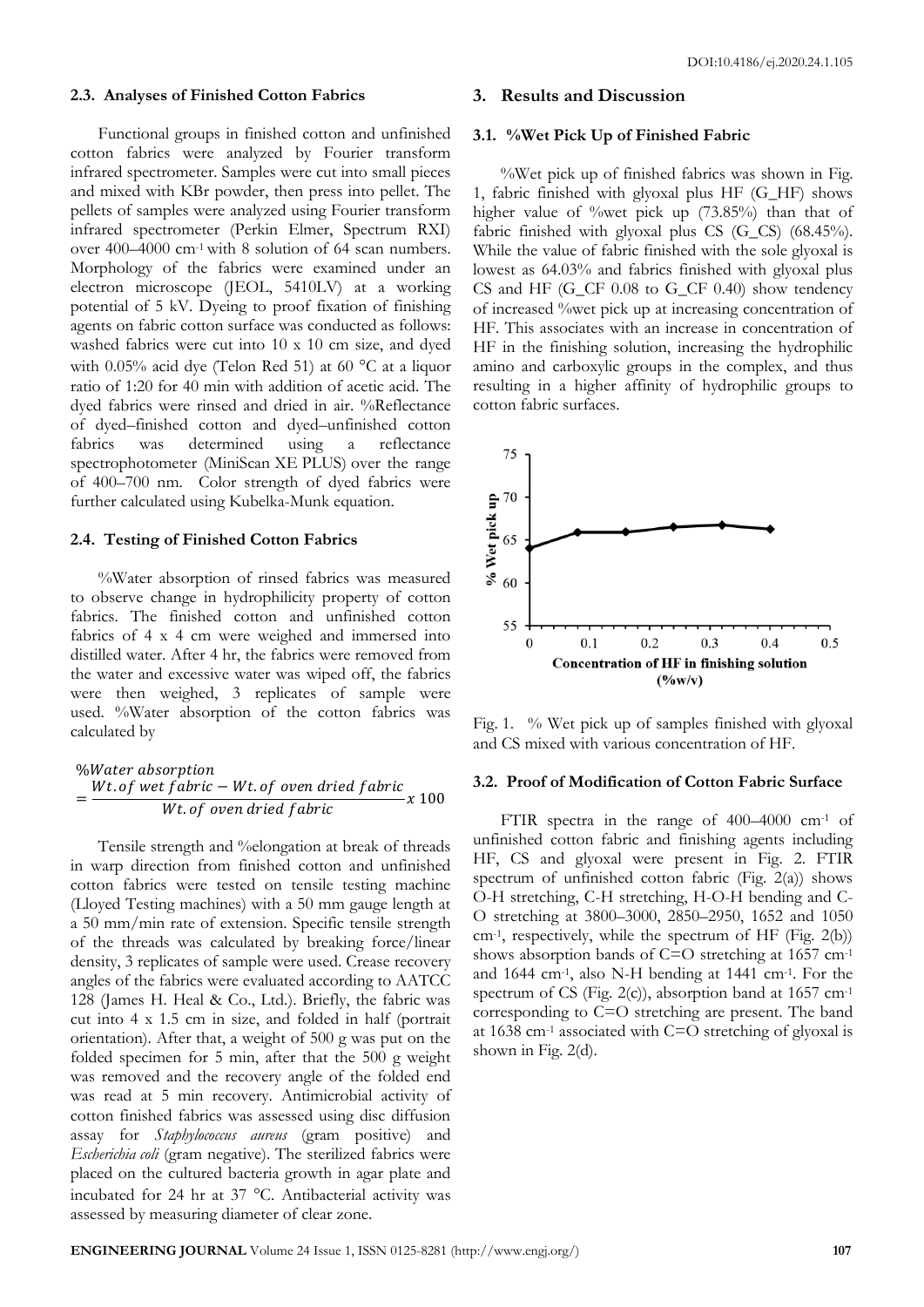

Fig. 2. FT-IR spectra of (a) unfinished cotton fabric (b) HF (c) CS and (d) glyoxal in the range of 400–4000 cm<sup>-1</sup>.

Figure 3 shows FTIR patterns of unfinished fabric and the fabric finished with the sole glyoxal whereas those of the fabrics finished with glyoxal plus CS and glyoxal plus HF are similar. The absorption bands were observed at  $1632$  and  $1657$  cm<sup>-1</sup> as shown in Fig.  $3(b)$ and (c) corresponding to C=N stretching due to the crosslinking between glyoxal and HF and also CS via shiff base reaction as suggested in other literatures [19- 20]. In addition, N-H bending absorption bands in HF and CS present at 1451 and 1550 cm-1 . These results prove that cotton fiber surfaces are chemically modified by CS and HF in curing process due to crosslinking reaction of cellulose, CS and HF by glyoxal at 105  $\degree$ C for 2 min.



Fig. 3. FTIR spectra of cotton fabrics (a) unfinished (b) finished with glyoxal plus HF (c) finished with glyoxal plus CS and (d) finished with sole glyoxal in the range of 400–2000 cm-1 .

SEM images in Table 1 present surface morphology of cotton fiber of unfinished and finished fabrics. As seen in unfinished fabric (UF), cotton fiber is flat and

convoluted, its surface is rather smooth. In the case of fabric finished with glyoxal (G), the fiber is coarse as the presence of particles on the surface. In fabrics finished with glyoxal plus HF, and glyoxal plus CS (G\_HF and G\_CS), more particle is deposited on the fabric surface, round fibers are observed. SEM images indicate penetration of CS and HF through the fiber before crosslinking by glyoxal using pad-dry-cure technique. For fabrics finished with glyoxal plus CS and with HF of varied concentrations (G\_CF 0.08 to G\_CF 0.40), fiber surface is completely covered with continuous film of CS and HF.

# **3.3. Color Depth of Unfinished and Finished Cotton Fabrics**

Relationship of color depth  $(K/S)$  of finished cotton fabrics and wavelength in the rage of 400–700 nm is shown on Fig. 4, the fabrics show maximum color depth at wavelengths of 530 and 570 nm. Unfinished and fabric cotton finished with the sole glyoxal, glyoxal plus HF gave the similar K/S over the range of 400–700 nm whereas the fabric finished with glyoxal plus CS gave much higher value. This could be explained that CS on cotton fabric surface enhances color depth because much more molecules of acid dye binded by amino groups containing in CS. Figure 5 shows K/S values at 530 nm of the fabrics finished with glyoxal plus HF of varied concentrations compared with that finished with the sole glyoxal (0  $\%$ w/v HF). When 0.08  $\%$ w/v HF plus glyoxal was used, K/S of the fabric is much higher than that of the sole glyoxal. Further increase in HF concentrations from  $0.08$  to  $0.24 \frac{\omega}{\omega}$  v, K/S values seems to be constant and then substantial decrease when 0.24 and  $0.40\%$ w/v HF were used. That means concentrations of 0.08 to 0.24 %w/v HF yield appropriate number of amino groups on cotton fabric surface, more molecules of acid dye were adsorbed, K/S was increased as results. The results demonstrated that property of cotton fabric surface was changed after treatment. Introduction of amino group in CS and HF in cotton fabric resulted in increased positive charge on cotton fabric surface under acidic dyeing condition, therefore increase in anionic acid dye uptake. However, further increase in volumes of HF solution from 0.24 to 0.40  $\%$ w/v might lead to over crosslinking which reduce dye accessibility as found in cellulosic fabrics crosslinked with methylol resin [21]. With the dyeing of anionic acid dye, greater values of color depth were found in the samples treated by CS and HF.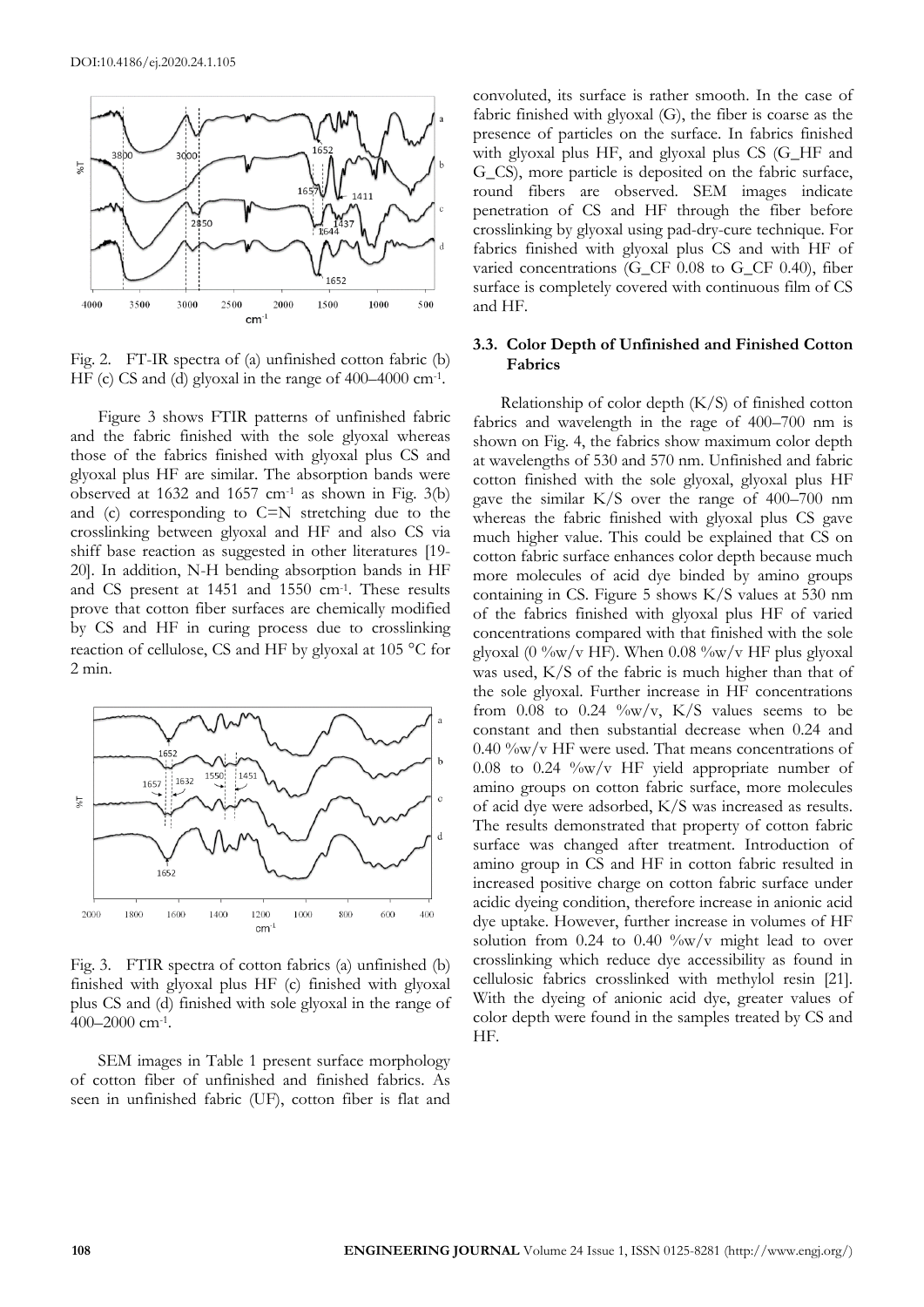

Table 1. SEM images of finished fabrics of 1000 magnification.

Note: UF is unfinished, HF is hydrolyzed fibroin, CS is chitosan, G is glyoxal and CF is CS mixed with HF.





Fig. 4. Relationship of color depth of finished fabrics and wavelength.

Fig. 5. Relationship of color depth of finished fabrics at 530 nm and concentration of HF in finishing solution.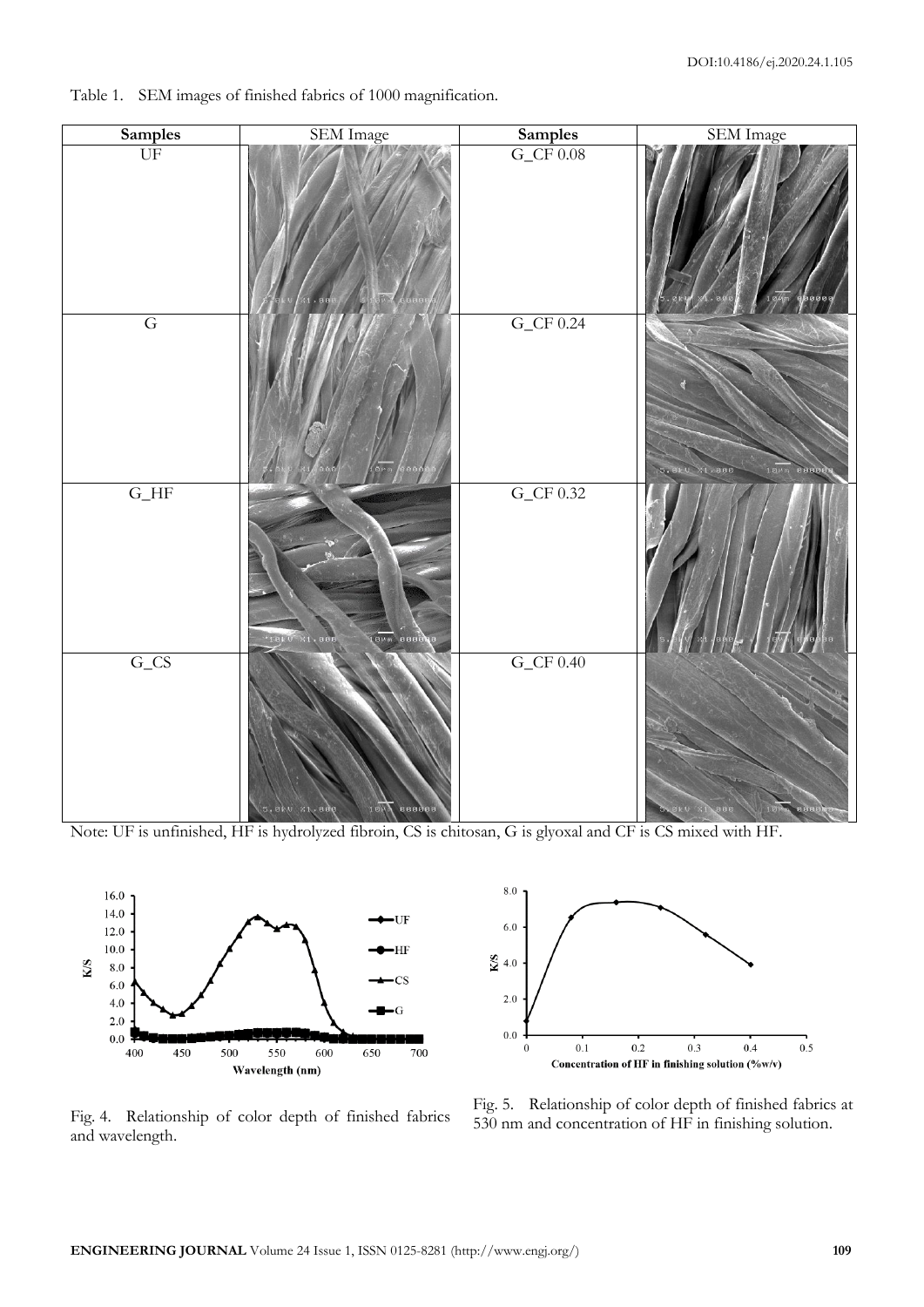#### **3.4. %Water Absorption of Finished Cotton Fabrics**

%Water absorption values of cotton finished fabrics are varied. The value of unfinished (UF) is lowest  $(157\pm0.16\%)$  while the values for the fabric finished with sole glyoxal (G), glyoxal plus CS (G\_CS) and glyoxal plus HF (G CF) are 164 $\pm$ 0.17, 155 $\pm$ 0.16 and 176 $\pm$ 0.18 %, respectively. Slight increase in water absorption values are found for the fabrics finished with glyoxal plus CS and HF of 0.08, 0.16 and 0.24  $\%$ w/v HF (G\_CF 0.08, G\_CF 0.16, G\_CF 0.24) (see Fig. 6). Further increase in concentrations of HF to 0.32 and 0.40  $\%$ w/v, the values of the finished cotton fabrics (G\_CF 0.32 and G\_CF 0.40) are increased, the highest value is observed when  $0.40\%$ w/v HF was used. Increase in  $\%$ water absorption clearly correlates with change in fabric surface properties, hydrophilic groups from HF retained water molecules, hydrogel film was subsequently generated during the measurement, thereby great values were observed as was found in sericin silk protein finished on cotton and polyester fabrics [22-25].



Fig. 6. Relationship of %water absorption of finished fabrics and concentration of HF in finishing solution.

## **3.5. Mechanical Properties of Finished Cotton Fabrics**

Specific tensile strength of unfinished and finished cotton fabrics shows inversed tendency as compared with %water absorption. The values slightly increased in the order of cotton fabric finished with glyoxal plus HF  $(G_{\text{L}}HF)$  (0.148±0.026 N.tex<sup>-1</sup>) < the fabric finished with sole glyoxal (G)  $(0.150 \pm 0.015 \text{ N.t.} \text{ex}^{-1})$  < unfinished fabric (UF)  $(0.157\pm0.006 \text{ N.tex}^{-1})$  < the fabric finished with glyoxal plus CS (G\_CS) (0.163±0.016 N.tex-1). Figure 7 shows specific tensile strength of the fabrics finished with the sole glyoxal (G), with glyoxal plus CS and HF (G\_CF 0.08, G\_CF 0.16, G\_CF 0.24, G\_CF 0.32 and G\_CF 0.40). Significant increase in the value is found in cotton fabric finished with glyoxal plus CS and HF. Slightly decreased values are observed when concentrations of HF were increased (from 0.08 to 0.40 %w/v). Similarly, decrements in specific tensile strength value of cellulosic fibers like cotton and rayon

due to increase in finishing agent concentration were also found in other types of finishing agent such as BTCA and methylol resin; Arcofix NEC [26-28]**.**

%Elongations of unfinished fabric (UF), fabric finished with sole glyoxal (G), glyoxal plus HF (G\_ HF) and glyoxal plus CS (G\_CS) were 20.33  $\pm$  3.88, 17.93  $\pm$ 2.19, 16.13  $\pm$  4.35 and 18.08  $\pm$  3.84%, respectively. The value of fabric finished with the CS and  $0.32\%$  w/v HF (G\_CF 0.32) is lowest. Insignificantly increase values are found in fabrics finished with glyoxal plus CS and HF (G\_CF 0.08, G\_CF 0.16, G\_CF 0.24, G\_CF 0.32 and G\_CF 0.40) as shown in Fig. 8.

From the results of specific tensile strength and %elongation, HF crosslinked with CS on cotton fabric surface could maintain both values. It seems to have no effect on molecular movement of cotton fiber when tension was applied. This is because of its low penetration due to large molecules, thus, it deposited on the fabric surface. In contrast, CS and HF caused lower tensile strength and %elongation as they moved into the fiber during padding process and then was crosslinked in curing process. It is clearly confirmed by SEM images that round fibers were observed in fabrics finished with glyoxal plus CS and HF.



Fig. 7. Relationship of specific tensile strength of finished fabrics and concentration of HF in finishing solution.



Fig. 8. Relationship of %elongation of finished fabrics and concentration of HF in finishing solution.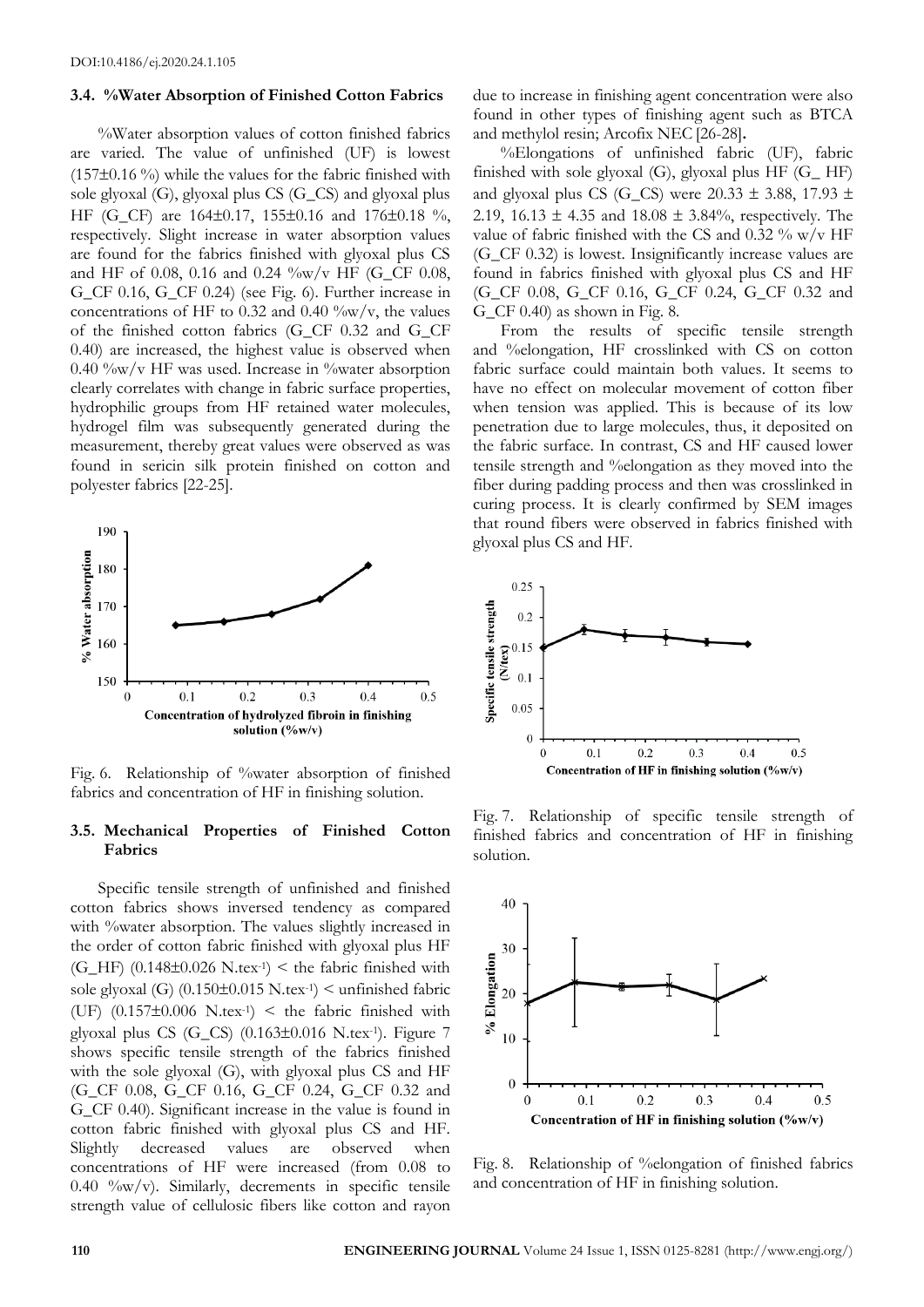Crease recovery angle (CRA) of unfinished (UF), fabrics finished with glyoxal (G), glyoxal plus CS (G\_CS) and glyoxal plus HF  $(G_{\text{I}}$ HF) were 115 $\pm$ 5, 101 $\pm$ 3.61, 94.67±0.58 and 96.33±1.16. The values for fabrics finished with the sole glyoxal (G), with glyoxal plus CS and HF (G\_CF 0.08 to G\_CF 0.40) are shown in Fig. 9. When CS and HF were added into finishing agent, CRA of fabric is substantial increased. However, increased in HF concentration to  $0.16 \degree/$  w/v the value is remarkably decreased. Further increases in HF concentration up to  $0.40 \degree/$ w/v, CRA values are insignificantly decreased. The same effect of increase in silk fibroin concentration on lowering CRA has been found in silk sericin as a finishing agent for cotton fabric [22].



Fig. 9. Relationship of crease recovery angle of finished fabrics and concentration of HF in finishing solution.

Results of antibacterial activity of cotton finished fabrics are shown in Table 2. Cotton fabric finished with glyoxal plus CS (G\_CS) shows no activity against *S.aureus* and *E.coli* as none of clear zone was observed on the sample. The result is different from another investigation of cotton finished with CS and other crosslinkers i.e. butanetetracarboxylic acid and Arkofix NEC (low formaldehyde content dimethylol urea resin) [26], likewise, silk fabric modified by CS [29]. However, those finished fabrics with glyoxal plus CS and HF of varied concentrations (G\_CF 0.08, G\_CF 0.16, G\_CF 0.24, G\_CF 0.32 and G\_CF 0.40) show the activity against both *S.aureus* and *E.coli*, they are able to inhibit *S.aureus* more than *E.coli*. This associates with amino acids from HF, they may play a role on antibacterial activity as has been supported by another literature [30]. Besides, both the fabrics finished with glyoxal and CS for antibacterial activity. However, the fabric with the combination of CS and HF demonstrates clear zone against *E.coli*. It can be explained that CS and HF might have a synergistic effect against *E.coli* as the activity increased, in turn, with increasing HF concentration. Nevertheless, no increased tendency of the activity with increased HF concentration, as well as no clear zone against *E.coli* of G\_HF and G\_CF 0.40 are observed, which might be affected by uneven and low % wet pick up of finished samples.

Table 2. Antibacterial activity of cotton finished fabrics.

| <b>Samples</b> | <b>Clear zone</b><br>against<br>S.aureus (mm) | <b>Clear zone</b><br>against E.coli<br>(mm) |
|----------------|-----------------------------------------------|---------------------------------------------|
| G CS           |                                               |                                             |
| G HF           |                                               |                                             |
| G CF 0.16      | 11                                            | 6                                           |
| G CF 0.24      | 12                                            | 6                                           |
| G CF 0.32      | 8                                             | 8                                           |
| G_CF 0.40      |                                               |                                             |

# **4. Conclusion**

Chemical modification of cotton fabric surface using CS and HF was achieved by using glyoxal as crosslinker. FTIR spectrum and SEM images proved that cotton fabric surface was modified by glyoxal, CS and HF associated with C=O absorption band was observed at  $\sim$ 1650 cm<sup>-1</sup> and images of polymer film covered on the cotton fabric surface. The modified cotton surface was expected to be softer and smoother which is suitable for reducing skin irritation of the wearer. The change in surface properties of cotton fabric affected to %water absorption, tensile strength and crease recovery angle values due to more positive charges of amino groups from CS and HF presented on finished cotton fabric surface led to greater dye uptake and improved antibacterial activities. High % water absorption and antibacterial property facilitated the finished cotton fabric as a health care material which can also be used in medical applications.

## **Acknowledgement**

The authors are grateful to Dr. Peter Aldred for his guidance and suggestions.

# **References**

- [1] S. Kajiwara, K. Komatsu, R. Yamada, T. Matsumoto, M. Yasuda, and H. Ogino, "Improvement of the organic solvent stability of a commercial lipase by chemical modification with dextran," *Biochemical Engineering Journal*, vol. 142, pp. 1-6, 2019.
- [2] X.-L. Li, X.-F. Tu, K. Thakur, Y.-S. Zhang, D.-Y. Zhu, J.-G. Zhang, and Z.-J. Wei, "Effects of different chemical modification on the antioxidant activities of polysaccharides sequentially extracted from peony seed dreg," *International Journal of Biological Macromolecules*, vol. 112, pp. 675-685, 2018.
- [3] H. Xiao, X. Fu, C. Cao, C. Li, C. Chen, and Q. Huang, "Sulfated modification, characterization, antioxidant and hypoglycemic activities of polysaccharides from Sargassum pallidum,"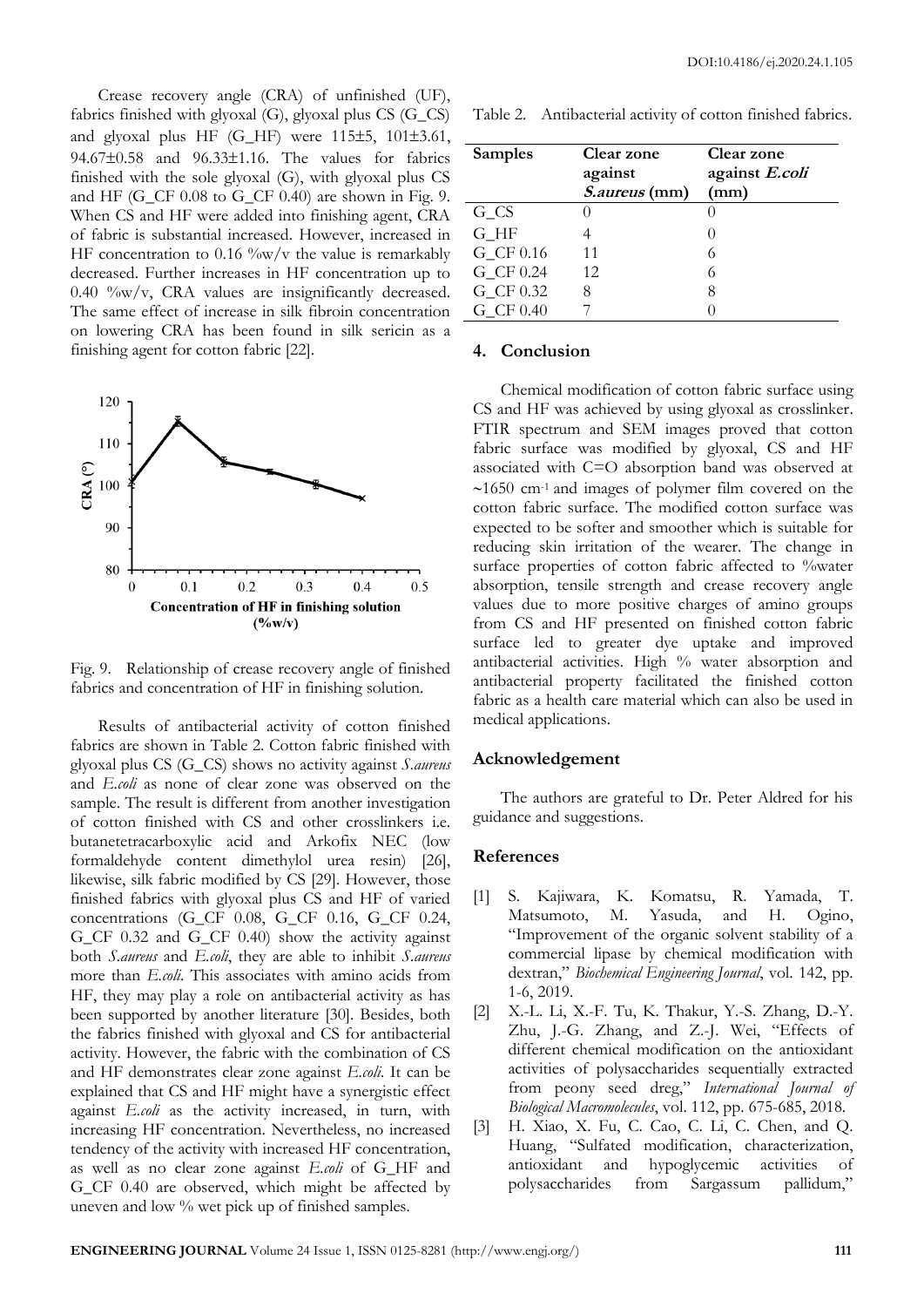*International Journal of Biological Macromolecules*, vol. 121, pp. 407–414, 2019.A

- [4] V. L. Durán, P.A. Larsson, and L. Wågberg, "Chemical modification of cellulose-rich fibres to clarify the influence of the chemical structure on the physical and mechanical properties of cellulose fibres and thereof made sheets," *Carbohydrate Polymers*, vol.182, pp. 182, 2018.
- [5] S. E. Ražić, R. Čunko, L. Bautista, and V. Bukošek, "Plasma effect on the chemical structure of cellulose fabric for modification of some functional properties," *Procidia Engineering*, vol. 200, pp. 333– 340, 2017.
- [6] A. Carlmark, E. Larsson, and E. Malmstrom, "Grafting of cellulose by ring-opening polymerisation – A review," *European Polymer Journal*, vol. 48, pp. 1646–1659, 2012.
- [7] J. M. Goddard, and J. H. Hotchkiss, "Polymer surface modification for the attachment of bioactive compounds," *Progress in Polymer Science*, vol. 32, 698– 725, 2007.
- [8] R. M. Robson, "Silk: Composition, structure, and properties," in *Handbook of Fibre Chemistry*, 2nd ed. NewYork. Marcel Dekker,, 1998, ch. 6, pp. 423– 427.
- [9] Y.-Q. Zhang, "Applications of natural silk protein sericin in biomaterials," *Biotechnology Advances*, vol. 20, 91–100, 2002.
- [10] J. G. Hardy, and T. R. Scheibel, "Composite materials based on silk proteins," *Progress in Polymer Science*, vol. 35, pp. 1093–1115, 2010.
- [11] J. G. Hardy, L. M. Romer, and T. R. Scheibel, "Polymeric materials based on silk proteins," *Polymer*, vol. 49, pp. 4309–4327, 2008.
- [12] K. Numata, and D. L. Kaplan, "Silk-based delivery systems of bioactive molecules," *Advanced Drug Delivery Reviews*, vol. 62, pp. 1497–1508, 2010.
- [13] E. Wenk, P. H. Merkle, and L. Meinel, "Silk fibroin as a vehicle for drug delivery applications," *Journal of Controlled Release*, vol. 150, pp. 128–141, 2011.
- [14] Y. Wang, H.-J. Kim, G. Vunjak-Novakovic, and D. L. Kaplan, "Stem cell-based tissue engineering with silk biomaterials," *Biomaterials*, vol. 27, pp. 6064– 6082, 2006.
- [15] M. K. Sah, and K. Pramanik, "Regenerated Silk Fibroin from *B. mori* Silk Cocoon for Tissue Engineering Applications," *International Journal of Environmental Science and Development*, vol. 1 no. 5, pp. 404–408, 2010.
- [16] T. Xing, and W. Hu, S. Li, and G. Chen, "Preparation, structure and properties of multifunctional silk via ATRP method," *Applied Surface Science*, vol. 258, pp. 3208–3213, 2012.
- [17] M. Mondal, K. Trivedy, and S. N. Kumar, "The silk proteins, sericin and fibroin in silkworm, Bombyx mori Linn.,—A Review," *Caspian Journal of Environmental Sciences*, vol. 5 no. 2, pp. 63–76, 2007.
- [18] C. K. S. Pillai, W. Paul, and C. P. Sharma*,* "Chitin and chitosan polymers: Chemistry, solubility and

fiber formation," *Progress in Polymer Science*, 34, pp. 641–678, 2009.

- [19] K. C. Gupta and F. H. Jabrail, "Glutaraldehyde and glyoxal cross-linked chitosan microspheres for controlled delivery of centchroman," *Carbohydrate Research*, 341, pp. 744–756, 2006.
- [20] A. Xavier and N. Srividhya, "Synthesis and study of Schiff base ligands," *IOSR Journal of Applied Chemistry*, vol. 7, no. 11, pp. 6–15, 2014.
- [21] A. Kongdee, T. Bechtold, A. P. Manian, M. Lenninger, and J. Schlangen, "Alkali oretreatment and resin finishing of lyocell: Effect of sodium hydroxide pretreatments," *Journal of Applied Polymer Science*, vol. 115, pp. 2898–2910, 2010.
- [22] A. Kongdee, T. Bechtold, and L. Teufel, "Modification of cellulose fiber with silk sericin," *Journal of Applied Polymer Science*, vol. 96, pp. 1421– 1428, 2005.
- [23] A. Kongdee and N. Chinthawan, "Modification of cotton fibers with sericin using non-formaldehyde released crosslinking agents," *Research Journal of Textile and Apparel*, vol. 11 no. 3, pp. 18–26, 2007.
- [24] M. L. Gulrajani, K. P. Brahma, P. S. Kumar, and R. Purwar, "Application of silk sericin to polyester fabric," *Journal of Applied Polymer Science*, vol. 109, pp. 314–321, 2008.
- [25] A. Kongdee, S. Okubayashi, I. Tabata, and T. Hori, "Impregnation of silk sericin into polyester fibers using supercritical carbon dioxide," *Journal of Applied Polymer Science*, vol. 105, no. 4, pp. 2091–2097, 2007.
- [26] K. F. El-tahlawy, M. A. El-bendary, A. G. Elhendawy, and S. M. Hudson, "The antimicrobial activity of cotton fabrics treated with different crosslinking agents and chitosan," *Carbohydrate Polymers*, vol. 60, pp. 421–430, 2005.
- [27] W. Li, X. Xu, S. Chen, X. Zhou, L. Li, D. Chen, and X. Wan, "Esterification crosslinking structures of rayon fibers with 1,2,3,4-butanetetracarboxylic acid and their water-responsive properties," *Carbohydrate Polymers*, vol. 71, pp. 574–582, 2008.
- [28] T. Harifi and M. Montazer, "Past, present and future prospects of cotton cross-linking: New insight into nano particles," *Carbohydrate Polymers*, vol. 88, pp. 1125–1140, 2012.
- [29] S. Davarpanah, N. M. Mahmoodi, M. Arami, H. Bahrami, and F. Mazaheri, "Environmentally friendly surface modification of silk fiber: Chitosan grafting and dyeing," *Applied Surface Science*, 255, 4171–4176, 2009.
- [30] J. C. Sanchez, K. S. Akers, D. R. Romano, R. L. Woodbury, S. K. Hardy, C. K. Murray, and J. C. Wenkea, "D-amino acids enhance the activity of antimicrobials against biofilms of clinical wound isolates of *Staphylococcus aureus* and *Pseudomonas aeruginosa*," *Antimicrobial Agents and Chemotherapy*, vol. 58, no. 8, pp. 4353–4361, 2014.